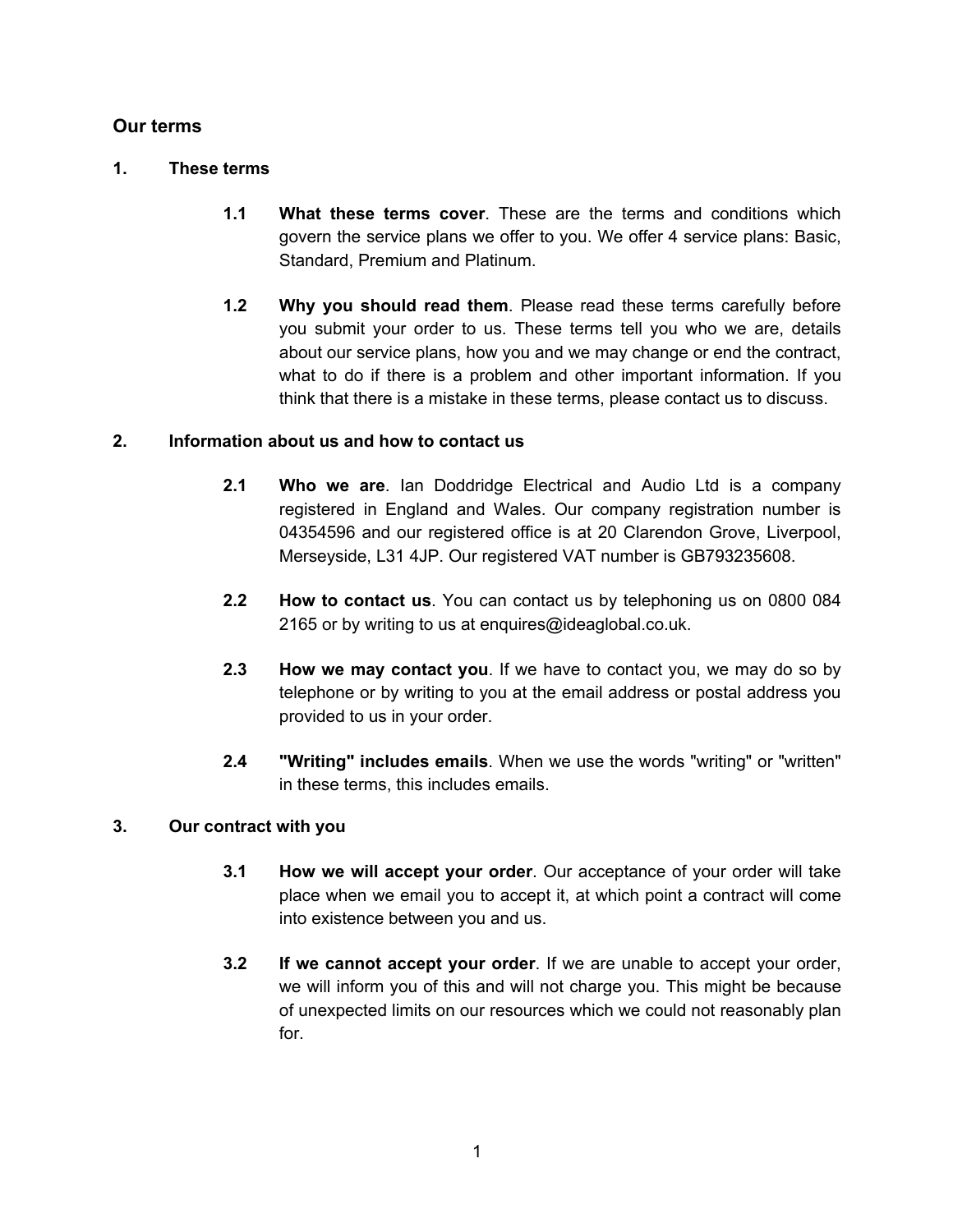**3.3 Your order number**. We will assign a project reference to your order and tell you what it is when we accept your order. It will help us if you can tell us the project reference whenever you contact us about your order.

## **4. Our services**

4.1 We offer 4 types of Plans: Basic, Standard, Premium and Platinum.

#### **5. Our rights to make changes**

**Minor changes to service plans**. We may change the service plans to reflect changes in relevant laws and regulatory requirements.

#### **6. Providing the services**

- **6.1 When we will provide the service plans.** During the order process we will let you know when we will provide the services to you.
- **(a) Ongoing services**. We will carry on our services to you until either the subscription expires or you end the contract as described in clause 7 or we end the contract by written notice to you as described in clause 9.
	- **6.2 If you do not allow us access to provide services**. If you do not allow us access to your property to perform the services as arranged we may charge you additional costs incurred by us as a result. If, despite our reasonable efforts, we are unable to contact you or re-arrange access to your property we may end the contract and clause 9.2 will apply.
	- **6.3 What will happen if you do not give required information to us**. We may need certain information from you so that we can supply services to you. If so, this will have been told to you over the telephone or in the course of email exchanges. We will contact you to ask for this information. If you do not give us this information within a reasonable time of us asking for it, or if you give us incomplete or incorrect information, we may either end the contract (and clause 9.2 will apply) or make an additional charge of a reasonable sum to compensate us for any extra work that is required as a result. We will not be responsible for supplying the services late or not supplying any part of them if this is caused by you not giving us the information we need within a reasonable time of us asking for it.
	- **6.4 Reasons we may suspend the supply of Plans to you**. We may have to suspend the supply of a service to:
- (a) deal with technical problems or make minor technical changes; and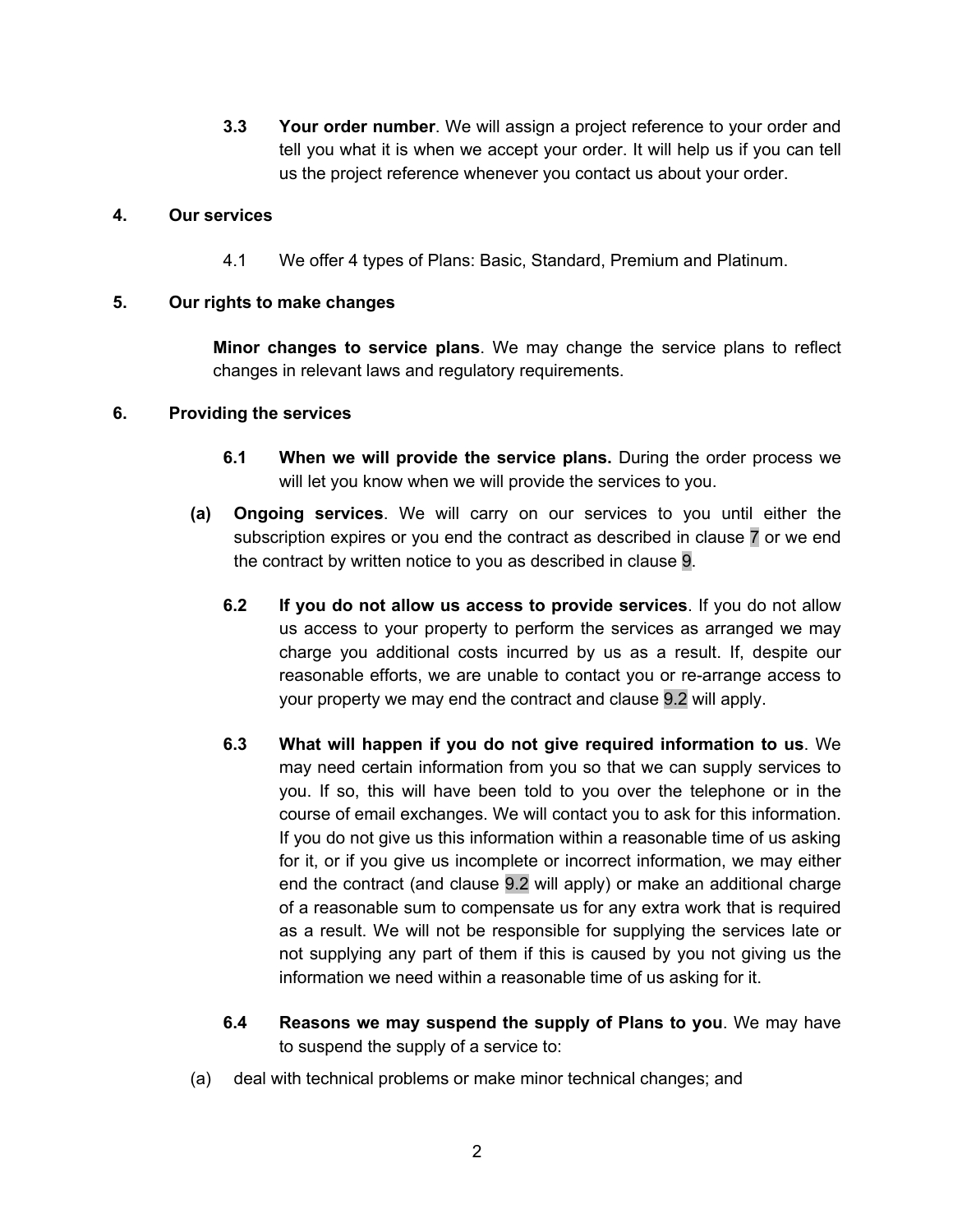(b) update the service to reflect changes in relevant laws and regulatory requirements.

We will contact you in advance to tell you we will be suspending supply of our service, unless the problem is urgent or an emergency.

**6.5 We may also suspend supply of the services if you do not pay**. If you do not make payments as agreed when you are supposed to (see clause 11.4) and you still do not make payment within 7 days of us reminding you that payment is due, we may suspend our services until you have paid us the outstanding amounts. We will contact you to tell you we are suspending supply of the services. We will not charge you for the services during the period for which they are suspended. As well as suspending the services we can also charge you interest on your overdue payments.

#### **7. Your rights to end the contract**

- **7.1 You can always end your contract with us**. Your rights when you end the contract will depend on what you have bought, whether there is anything wrong with it, how we are performing and when you decide to end the contract:
- **(a) If you want to end the contract because of something we have done or have told you we are going to do, see** clause **Error! Reference source not found.**; or
- **(b) If you have just changed your mind about the services, see** clause 7.2. You may be able to get a refund if you are within the cooling-off period, but this may be subject to deductions and you will have to reimburse us for any services we have carried out during this period.
	- **7.2 Exercising your right to change your mind (Consumer Contracts Regulations 2013)**. Subject to certain exceptions, for certain services bought over the telephone or by exchange of emails you have a legal right to change your mind within 14 days and receive a refund.
	- 7.3 **When you don't have the right to change your mind**. You do not have a right to change your mind, once the cancellation period has ended.
	- **7.4 How long do I have to change my mind?** You have 14 days after the day we email you to confirm we accept your order. If you cancel after we have started the services, you must pay us for the services provided up until the time you tell us that you have changed your mind.

**Deleted:** 7.2 **Deleted:** 7.3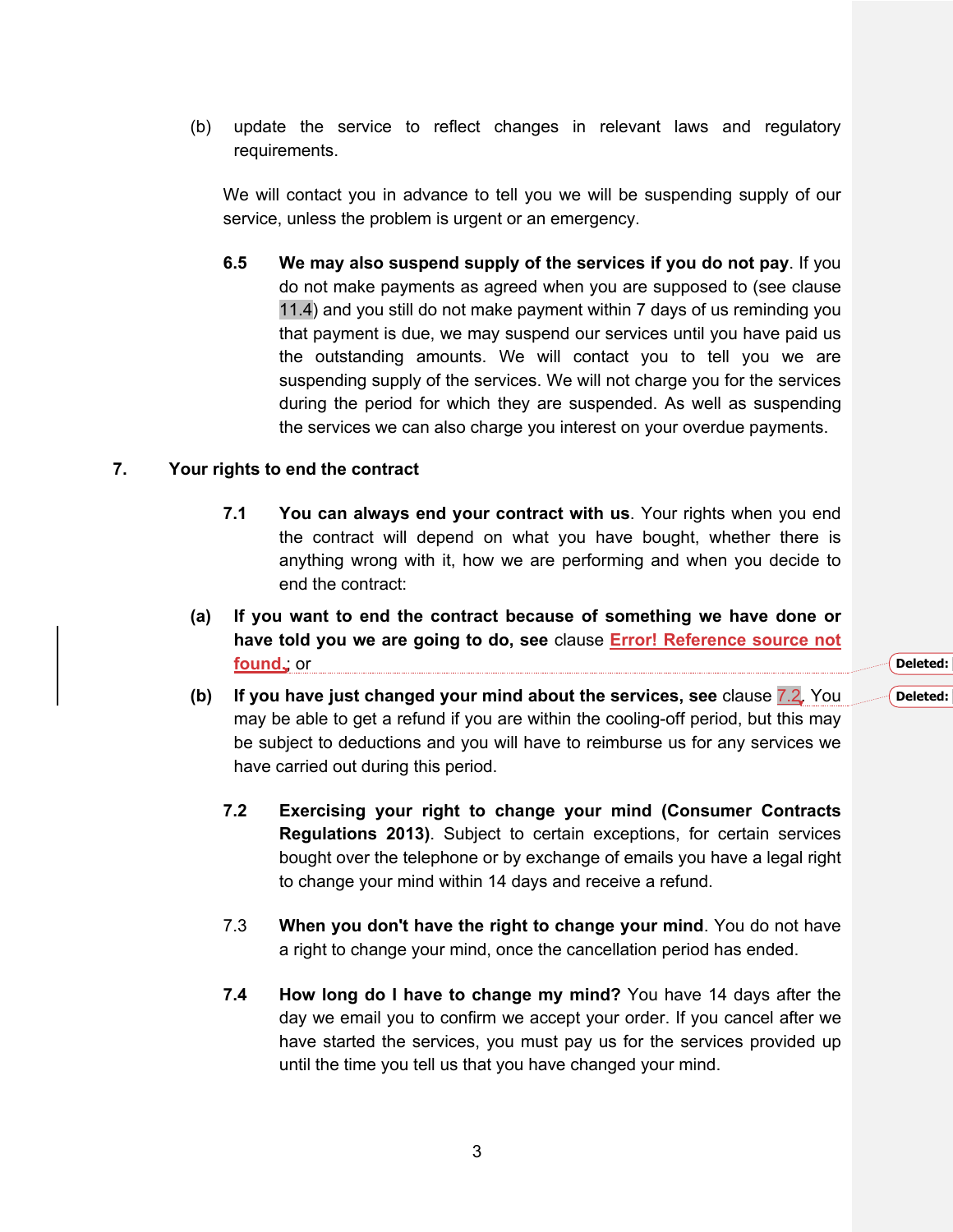## **8. How to end the contract with us**

- **8.1 Tell us you want to end the contract**. You can end the contract by giving us at least 2 weeks' notice prior to the expiry of the Plan:
- **(a) Phone or email**. Call us on 0800 084 2165 or email us at enquires@ideaglobal.co.uk. Please provide details of what you bought, when you ordered or received it and your name and address.
- **(b) By post**. Complete the form included appended to these Terms and Conditions post it to us at the address on the form or simply write to us at Unit 7 Webber Estates, Webber Road, Knowsley Industrial Park, Merseyside, L33 7SQ including details of what you bought, when you ordered or received it and your name and address.
	- 8.2 **Deductions from refunds if you are exercising your right to change your mind**. If you are exercising your right to change your mind, we may deduct from any refund an amount for the supply of the service for the period for which it was supplied, ending with the time when you told us you had changed your mind. The amount will be in proportion to what has been supplied, in comparison with the full coverage of the contract.
	- 8.3 **When your refund will be made**. We will make any refunds due to you as soon as possible. If you are exercising your right to change your mind then your refund will be made within 14 days of your telling us you have changed your mind.

### **9. Our rights to end the contract**

- **9.1 We may end the contract if you break it**. We may end the contract for the service at any time by writing to you if:
- (a) you do not make any payment to us when it is due and you still do not make payment within 7 days of us reminding you that payment is due;
- (b) you do not, within a reasonable time of us asking for it, provide us with information that is necessary for us; or
- (c) you do not allow us access to your premises to supply the services.
	- **9.2 You must compensate us if you break the contract**. If we end the contract in the situations set out in clause 9.1 we will refund any money you have paid in advance for the services we have not provided but we may charge you reasonable compensation for the net costs we will incur as a result of your breaking the contract.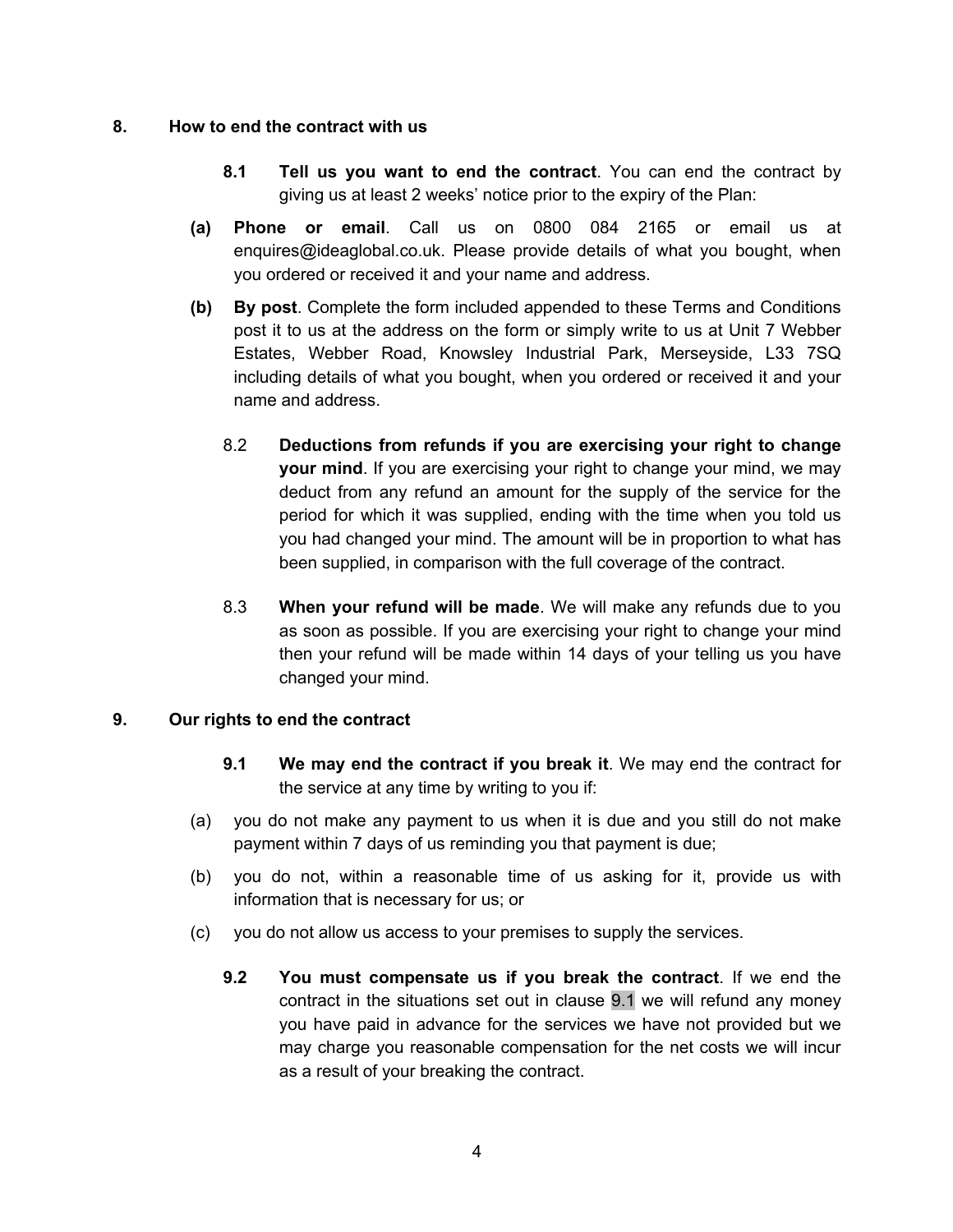#### **10. If there is a problem with our services**

**10.1 How to tell us about problems**. If you have any questions or complaints about, please contact us. You can telephone us on 0800 084 2165 or write to us at enquires@ideaglobal.co.uk.

### **11. Price and payment**

- **11.1** The price of the service (which includes VAT) will be the price as displayed in the Schedule 2. We take reasonable care to ensure that the price advised to you is correct. However please see clause 11.3 for what happens if we discover an error in the price of the services you order.
- **11.2 We will pass on changes in the rate of VAT**. If the rate of VAT changes between your order date and the date we commence our services, we will adjust the rate of VAT that you pay, unless you have already paid for the service in full before the change in the rate of VAT takes effect.
- **11.3 What happens if we got the price wrong?** It is always possible that, despite our best efforts, some of the services we offer may be incorrectly priced. We will normally check prices before accepting your order so that, where the correct price at your order date is less than our stated price at your order date, we will charge the lower amount. If the correct price at your order date is higher than the price stated to you, we will contact you for your instructions before we accept your order.
- **11.4 When you must pay and how you must pay**. We accept payment by standing order or credit card payment. Payment for the Plans will be made either annually or quarterly.
- **11.5 We can charge interest if you pay late**. If you do not make any payment to us by the due date we may charge interest to you on the overdue amount at the rate of 4% a year above the base lending rate of the Bank of England from time to time. This interest shall accrue on a daily basis from the due date until the date of actual payment of the overdue amount, whether before or after judgment. You must pay us interest together with any overdue amount.
- **11.6 What to do if you think an invoice is wrong**. If you think an invoice is wrong please contact us promptly to let us know. You will not have to pay any interest until the dispute is resolved. Once the dispute is resolved we will charge you interest on correctly invoiced sums from the original due date.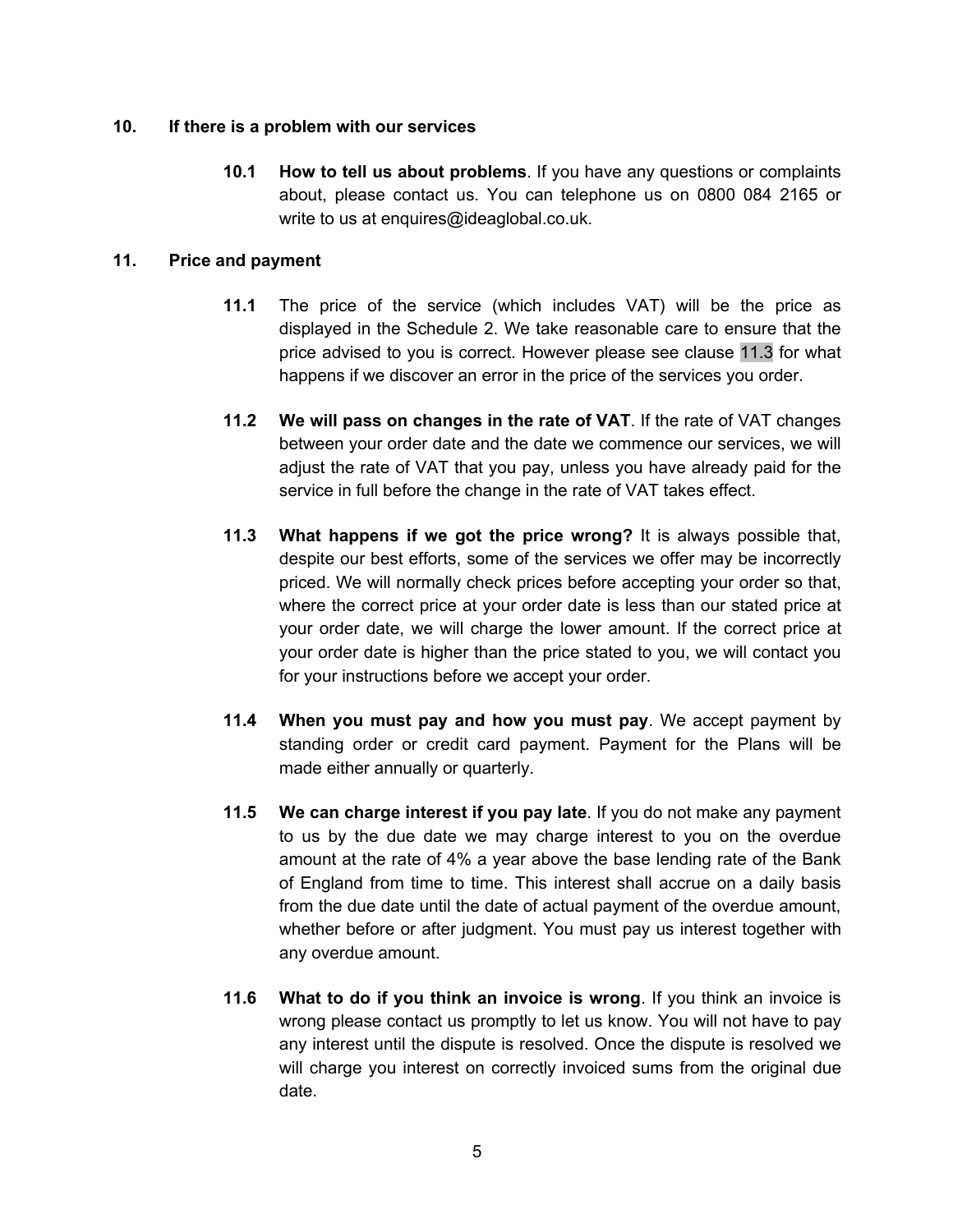## **12. Our responsibility for loss or damage suffered by you**

- **12.1 We do not exclude or limit in any way our liability to you where it would be unlawful to do so**. This includes liability for death or personal injury caused by our negligence or the negligence of our employees, agents or subcontractors; for fraud or fraudulent misrepresentation; for breach of your legal rights and for defective products under the Consumer Protection Act 1987.
- **12.2 When we are liable for damage to your property**. If we provide services in your property, we will make good any damage to your property caused by us while doing so. However, we are not responsible for the cost of repairing any pre-existing faults or damage to your property that we discover while providing the services.
- **12.3 We are not liable for business losses**. We only supply services for domestic and private use. If you require the services for any commercial, business or re-sale purpose we will have no liability to you for any loss of profit, loss of business, business interruption, loss of business opportunity.

### **13. How we may use your personal information**

.

13.1 **How we may use your personal information**. All personal data are held securely. We will not use your personal data other than to fulfil your order.

### **14. Other important terms**

- **14.1 We may transfer this agreement to someone else**. We may transfer our rights and obligations under these terms to another organisation. We will contact you to let you know if we plan to do this. If you are unhappy with the transfer you may contact us to end the contract within 2 weeks of us telling you about it and we will refund you pro-rata for the services we are not able to provide.
- **14.2 You need our consent to transfer your rights to someone else**. You may only transfer your rights or your obligations under these terms to another person if we agree to this in writing.
- **14.3 Nobody else has any rights under this contract**. This contract is between you and us. No other person shall have any rights to enforce any of its terms. Neither of us will need to get the agreement of any other person in order to end the contract or make any changes to these terms.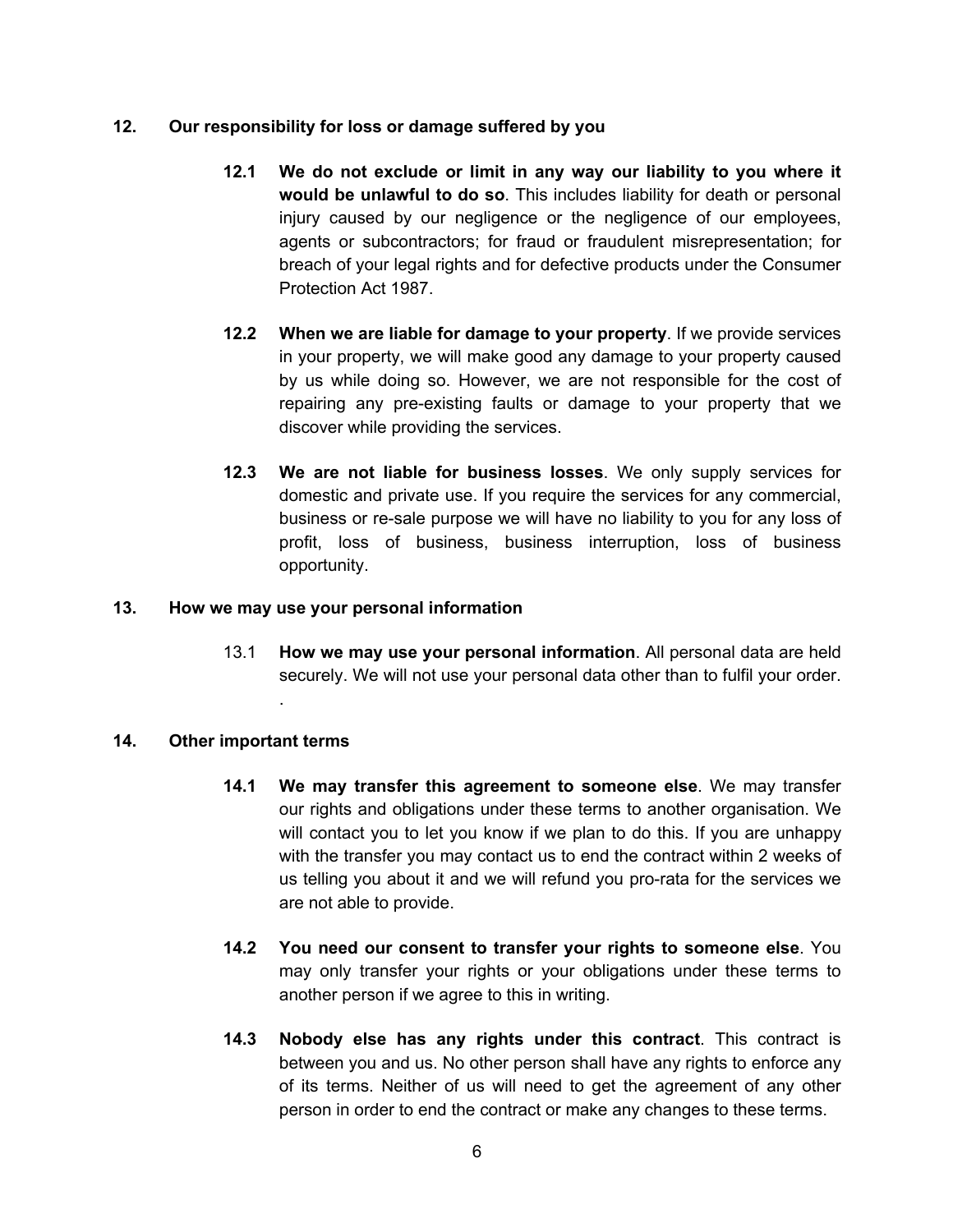- **14.4 If a court finds part of this contract illegal, the rest will continue in force**. Each of the paragraphs of these terms operates separately. If any court or relevant authority decides that any of them are unlawful, the remaining paragraphs will remain in full force and effect.
- **14.5 Even if we delay in enforcing this contract, we can still enforce it later**. If we do not insist immediately that you do anything you are required to do under these terms, or if we delay in taking steps against you in respect of your breaking this contract, that will not mean that you do not have to do those things and it will not prevent us taking steps against you at a later date. For example, if you miss a payment and we do not chase you but we continue to provide our services, we can still require you to make the payment at a later date.
- **14.6 Which laws apply to this contract and where you may bring legal proceedings**. These terms are governed by English law and you can bring legal proceedings in respect of the services in the English courts. If you live in Scotland you can bring legal proceedings in respect of the services in either the Scottish or the English courts. If you live in Northern Ireland you can bring legal proceedings in respect of the services in either the Northern Irish or the English courts.
- **14.7 Online dispute resolution**. If you are not happy with how we have handled any complaint, you may submit your dispute for online resolution to the European Commission Online Dispute Resolution platform.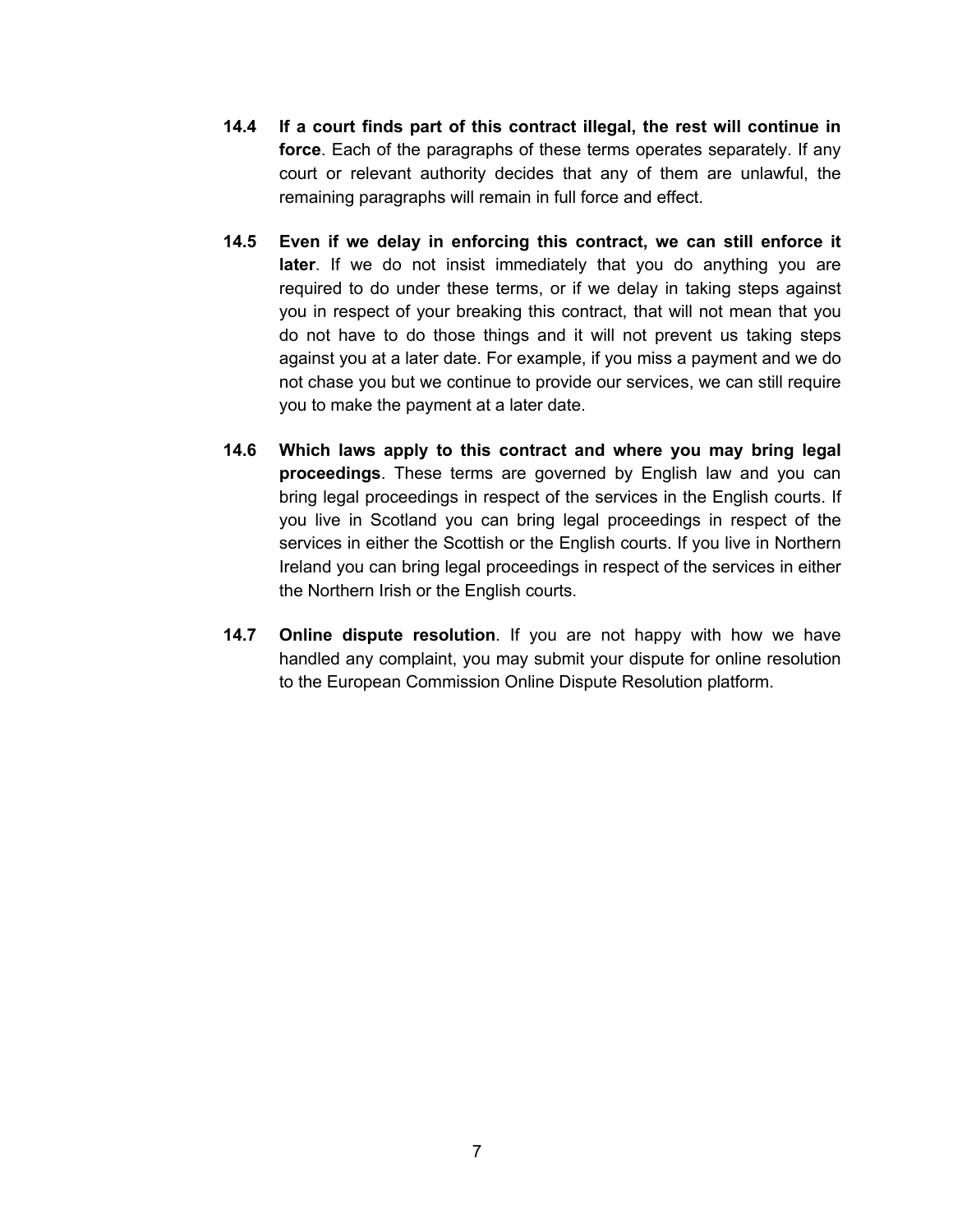# **Schedule 1 Model Cancellation Form**

*(Complete and return this form only if you wish to withdraw from the contract)*

To: Ian Doddridge Electrical & Audio Limited of Webber Road, Knowsley Industrial Park, Merseyside, L33 7SQ

Email: enquires@ideaglobal.co.uk

I/We [\*] hereby give notice that I/We [\*] cancel my/our [\*] contract of sale of the following goods [\*]/for the supply of the following service [\*],

Ordered on [\*]/received on [\*],

Name of consumer(s),

Address of consumer(s),

Signature of consumer(s) (only if this form is notified on paper),

Date

[\*] Delete as appropriate

© Crown copyright 2013.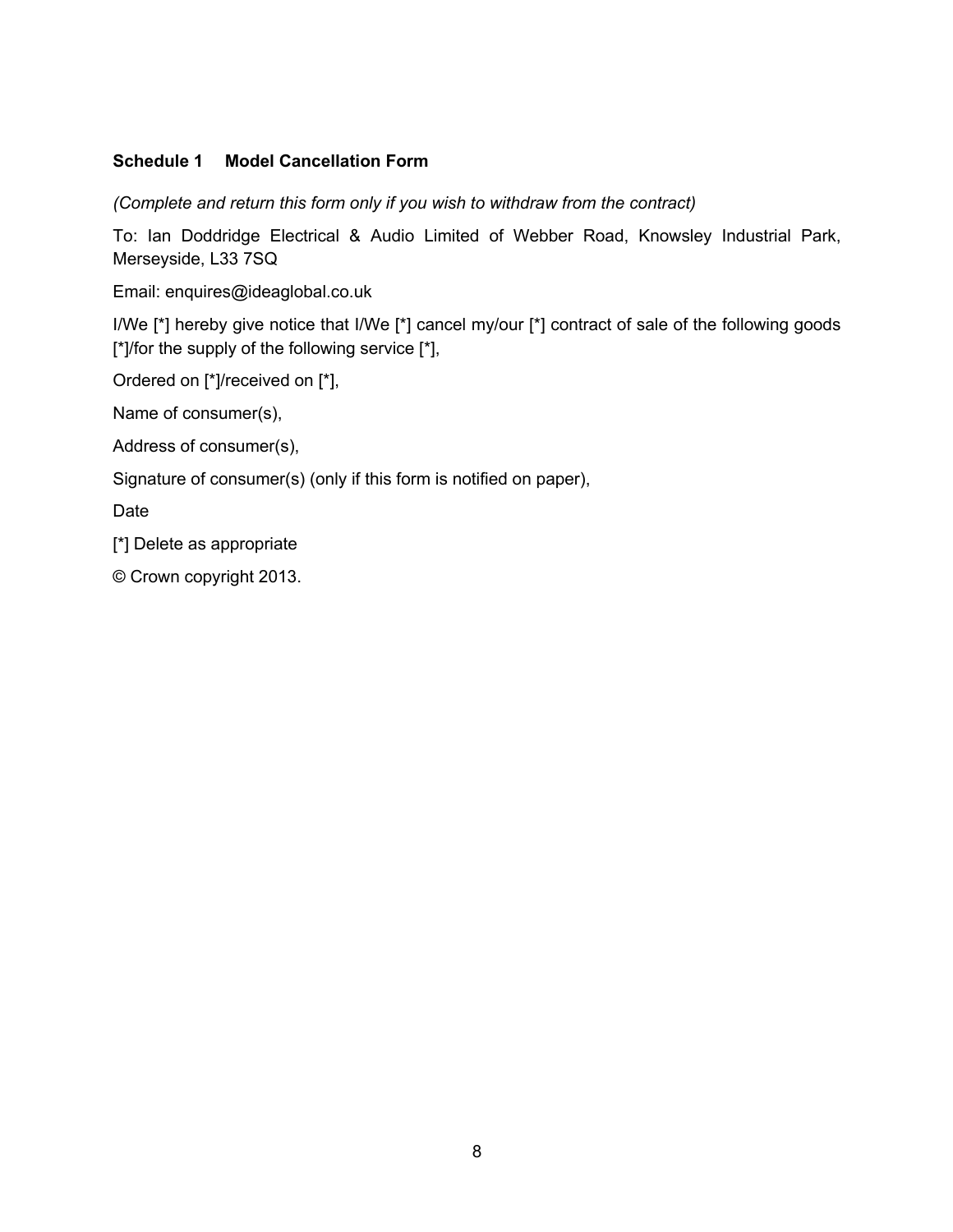# **Schedule 2 – Service Plan**

| <b>Remote Network Services</b><br>idea DNS service (remote access)<br>Remote Management<br><b>Remote Monitoring</b>                                                                                                                                                                           | <b>BASIC</b><br>included<br>included                                                       | <b>STANDARD</b><br>included<br>included<br>included                       | <b>PREMIUM</b><br>included<br>included<br>included                                 | <b>PLATINUM</b><br>included<br>included<br>included                                             |
|-----------------------------------------------------------------------------------------------------------------------------------------------------------------------------------------------------------------------------------------------------------------------------------------------|--------------------------------------------------------------------------------------------|---------------------------------------------------------------------------|------------------------------------------------------------------------------------|-------------------------------------------------------------------------------------------------|
| <b>Licences</b><br>Control4 4Sight Subscription                                                                                                                                                                                                                                               | included                                                                                   | included                                                                  | included                                                                           | included                                                                                        |
| <b>Preventative Maintenance Visit</b><br>Firmware Updates<br>System Health Check<br>Refresher Training<br>Programming Alterations (per annum)<br>Equipment<br><b>Equipment Warranty</b><br>Labour Warranty<br>Ancillary Parts (Power Supplies, Batteries, etc)<br>Equipment Upgrade Programme | 1 per year<br>yes<br>yes<br>yes<br>Manufacturer<br>chargeable                              | 1 per year<br>yes<br>yes<br>yes<br>2 hours<br>Manufacturer<br>included    | 2 per year<br>yes<br>yes<br>yes<br>4 hours<br>Manufacturer<br>included<br>Included | 3 per year<br>yes<br>yes<br>yes<br>6 hours<br>Comprehensive<br>included<br>Included<br>Included |
| <b>Servicing</b><br>Response<br>Remote Assistance<br>Call Out Charge - Weekday<br>Hourly Labour Rate - Weekday<br><b>Standard Programming Rate</b><br>Call Out Rate - Out of Hours<br>Hourly Labour Rate - Out of Hours<br><b>Electric Gate Servicing</b>                                     | £35/hour<br>$£75$ (inc. 1 hour)<br>£35/hour<br>£45/hour<br>$£95$ (inc. 1 hour)<br>£45/hour | Priority<br>unlimited<br>none<br>£35/hour<br>£45/hour<br>none<br>£45/hour | Premium<br>unlimited<br>included<br>included<br>included<br>included<br>included   | Premium<br>unlimited<br>included<br>included<br>included<br>included<br>included<br>included    |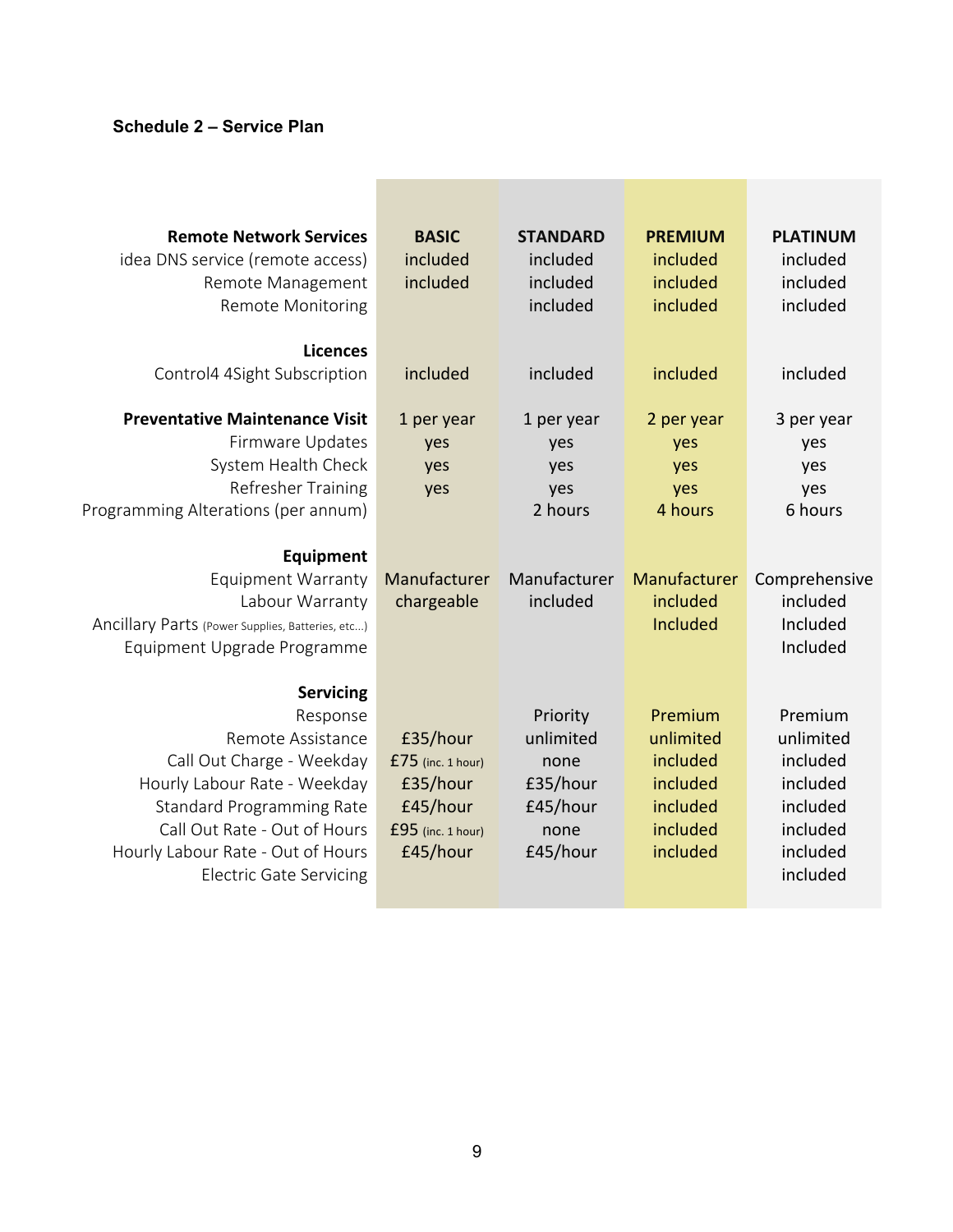## **Service Plan Definitions and Conditions**

#### **Remote Networking Services**

**Dynamic DNS** – our dynamic DNS service 'ideadns.co.uk' allows you to connect to your home from anywhere in the world. As most Internet Service Providers (ISPs) use a dynamic connection to the internet, your home's location on the internet may change regularly. Using a DNS service installed in your router, our online servers track your home's location on the internet every time it changes ready for you to access at any time.

**Remote Management** – using our specially-configured routers, we can access your computer network remotely to diagnose and repair faults and update your equipment remotely.

**Remote Monitoring –** if you have one of our latest Pakedge routers, we are also able to monitor your computer network and Control4 system remotely 24 hours a day. Your router will alert us immediately if any of your devices are offline, allowing us to address problems before you are even aware of them.

*Note: We will be upgrading all routers to Pakedge Routers free of charge as part of the Equipment Upgrade Program for all clients subscribing to our Platinum Plan.*

### **Control4 4Sight Licence**

A Control4 4Sight Licence is required for remote access to your Control4 System via the App. The licence also grants access to the Intercom Anywhere App for remote access to your Control4 Intercom. The individual cost of the 4sight Licence is £100 +VAT.

### **Preventative Maintenance**

A routine service visit will involve many health checks and preventative maintenance elements. A service visit will be tailored to your system and will include things like Firmware Updates, air filter cleaning, battery checks and replacement, Intruder Alarm & CCTV servicing. Premium and Platinum Plan clients will receive more than one service visit per year. Some items will be checked at each visit, other items will be scheduled so they are checked annually. Platinum Plan clients will also have their Electric Gates serviced.

### **Firmware Updates**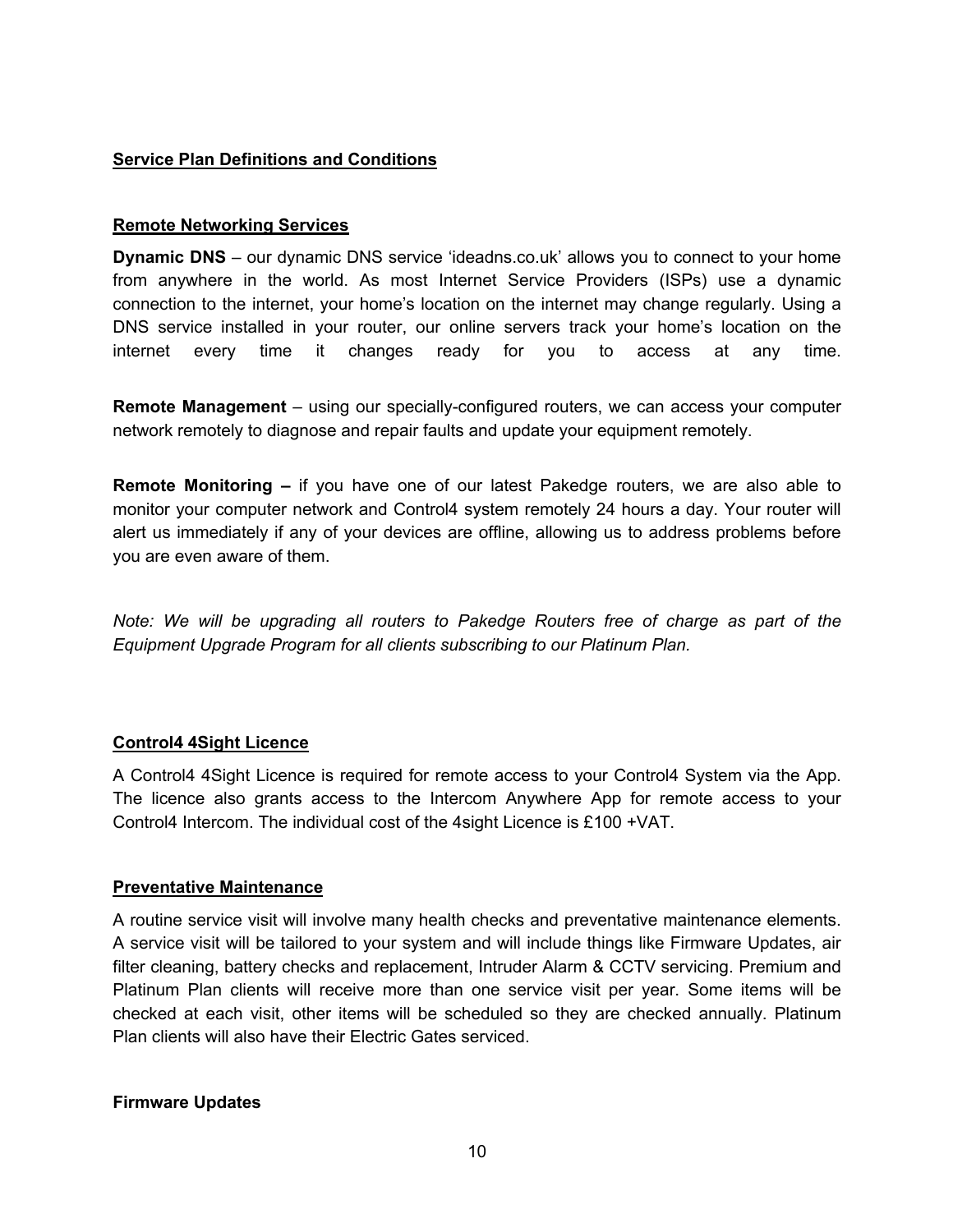Firmware is the manufacturer's software on a device. Firmware is often updated by manufacturers for a number of reasons: continued compatibility with other devices, additional features, security updates and bug fixes to previous versions. As part of the care plan, firmware updates will be carried out on all equipment during routine maintenance visits. Some firmware updates will be rolled out automatically and remotely.

## **Refresher Training**

At each service visit we will be happy to demonstrate how to use any of those little features you may have forgotten how to use or to show you any new features introduced since our last visit.

# **Programming Changes**

To keep your system personal to you, we are always happy to make those tweaks to the programming that keep your system working for you, whether it's a new lighting scene, a new function for a button or something else.

# **Equipment**

### **Equipment Warranty**

All equipment supplied by **idea** comes with a minimum of 12 months manufacturer warranty. Some of the manufacturers whose products we supply come with extended warranties. Most Control4 products are supplied with a 2 year warranty and Sonance Loudspeakers are supplied with a lifetime warranty. We will always extend the full manufacturer's warranty to our clients.

### **Labour Warranty**

Where products need to be replaced in warranty but after their initial 12 month period the labour element of this exchange will be chargeable. For Standard, Premium and Platinum Plan Clients, labour for any warranty exchange will be included free of charge.

### **Comprehensive Warranty**

Platinum Plan clients will receive a full extended manufacturer's warranty on their entire system. The extended warranty will be provided by **idea** and subject to the manufacturer's original warranty terms. All products will be covered against failure under normal operation. The cover does not include accidental damage, lightning strikes, theft, etc. These should be covered by your home content's insurance.

### **Ancillary Equipment Cover**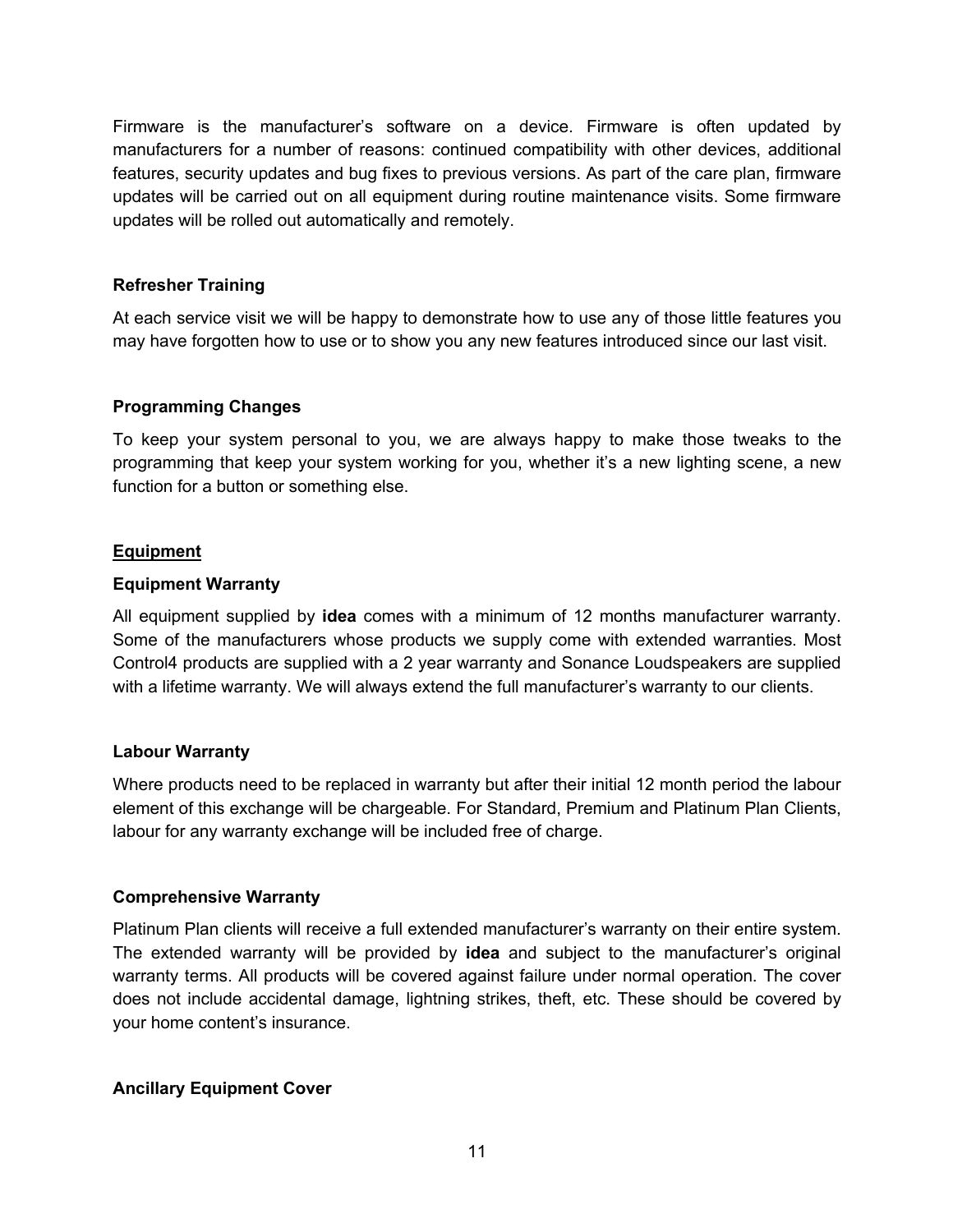Batteries and small power supplies can require changing every 2 -3 years. These and any other minor parts such as relays, fuses etc are all included free of charge with Premium and Platinum cover.

### **Equipment Upgrade Programme**

Customers with Platinum cover will be enrolled in our Equipment Upgrade Programme. This programme helps you to keep your system up-to-date as technology changes. As devices which are critical to system operation age, manufacturers make them 'end of life' and withdraw support with things like firmware updates and replacement parts. These devices will be upgraded with the latest products free-of-charge. Some examples of devices that may be upgraded are Control4 processors, Network Switches, Routers & Modems, CCTV Recorders. The maximum upgrade value in any one year is £2,000.

#### **Servicing**

#### **Emergency Call Out**

All of our care plans include access to our Emergency Call Out service. Emergency Call Outs are prioritised based on the nature of the fault and the level of Service Plan.

#### **Priority Response**

Standard Plan customers will receive priority response. **Minor Faults** will be prioritised within the next three working days. **Major faults** will be responded to on the same day.

#### **Premium Response**

Premium and Platinum Plan customers will receive priority response. **Minor Faults** will be prioritised on the next working day. **Major faults** will be responded within 4 hours.

#### **Minor Faults**

Any faults that only affect one or a couple of devices would be considered Minor Faults. All audio system faults would be considered Minor Faults.

#### **Major Fault**

A fault would be considered a Major Fault when there is a **Full Loss of Service**. In the event of lighting and heating a Major Fault would be considered if more than 25% of the system was inoperable.